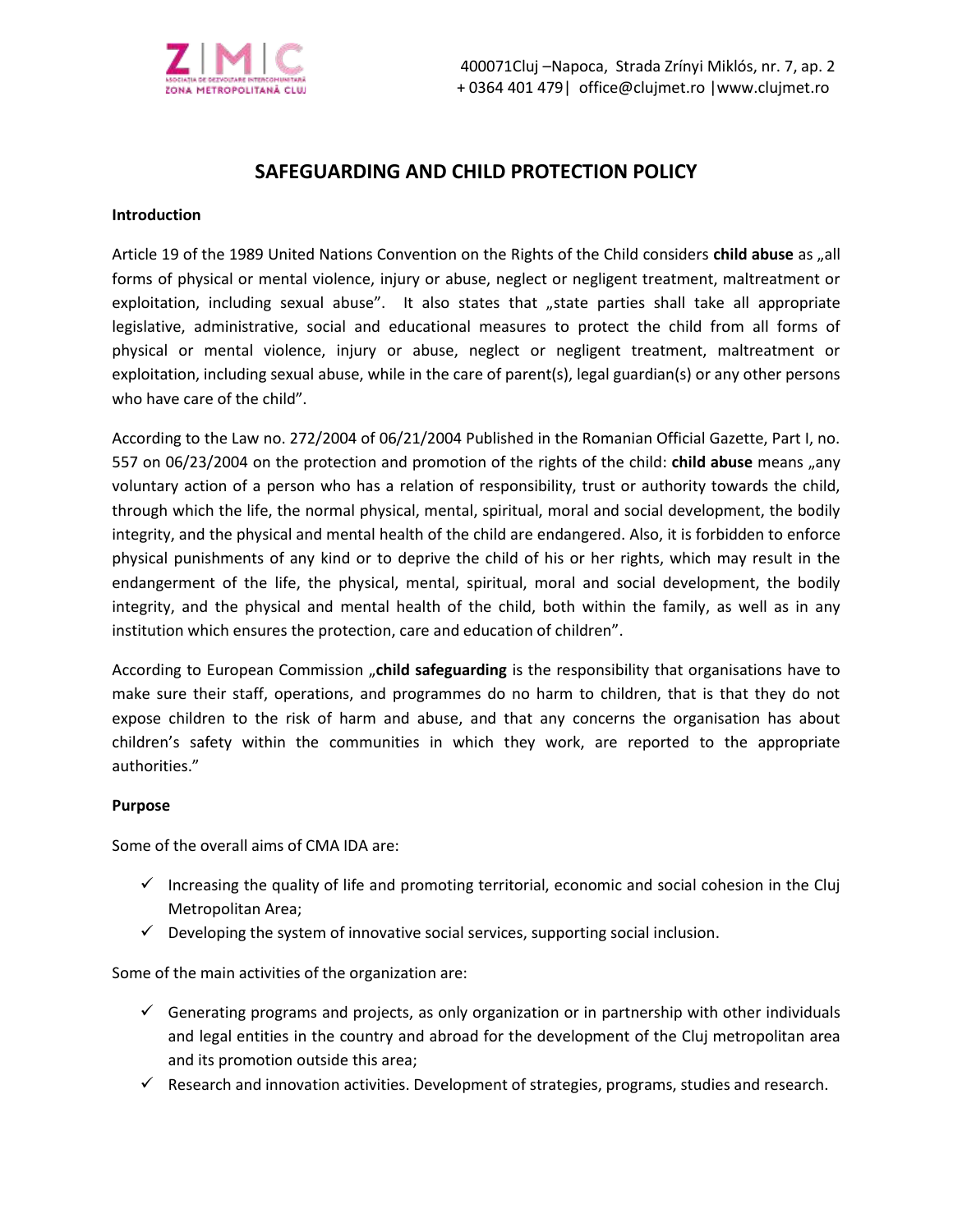



- $\checkmark$  Promoting an integrated and inclusive development of disadvantaged areas in the Cluj Metropolitan Area but also outside it, including disadvantaged Roma communities, by reducing risk factors leading to poverty and social exclusion and by supporting people and families at risk of poverty and exclusion in the field of education, employment, housing and health, as well as other services designed to improve their quality of life, combat discrimination against minorities and strengthen social cohesion;
- ✓ Providing social services to support the social inclusion of disadvantaged people and families;
- ✓ Providing integrated socio-educational services in order to increase school participation and reduce school dropout among children from marginalized families;
- $\checkmark$  Promoting social innovation by developing methodologies and working methods, supporting the strengthening of cooperation at regional, national and international level, supporting the development of the capacity of local authorities and civil society to provide quality services, designed to combat the social exclusion of vulnerable groups;
- $\checkmark$  Promoting integrated solutions in the field of social housing;
- $\checkmark$  Organizing educational and cultural activities and developing partnerships in this regard;
- $\checkmark$  Collaboration on preventing and combating crime and various risk behaviors among the population of the Cluj Metropolitan Area;
- $\checkmark$  Providing consultancy, counseling and training to interested persons / organizations;

#### **The purpose of this current child safeguarding and protection policy** is:

- $\checkmark$  To protect children and young people who receive CMA IDA's services from harm. This includes the children of adults who use our services;
- $\checkmark$  To provide staff and volunteers, as well as children and young people and their families, with the overarching principles that guide our approach to child protection.

This policy applies to anyone working on behalf of CMA IDA, including senior managers and the board of trustees, paid staff, volunteers, sessional workers, agency staff and students.

This policy demonstrates how CMA IDA will meet its legal obligations and reassure volunteers, employees, partners and members of the public:

a) On what they can expect CMA IDA to do to protect and safeguard children;

b) That all reports of abuse or potential abuse are dealt with in the most serious way;

- c) That there is an efficient recording and monitoring system in place;
- e) That employees, volunteers, sub contracted agencies and partners receive appropriate induction on

safeguarding;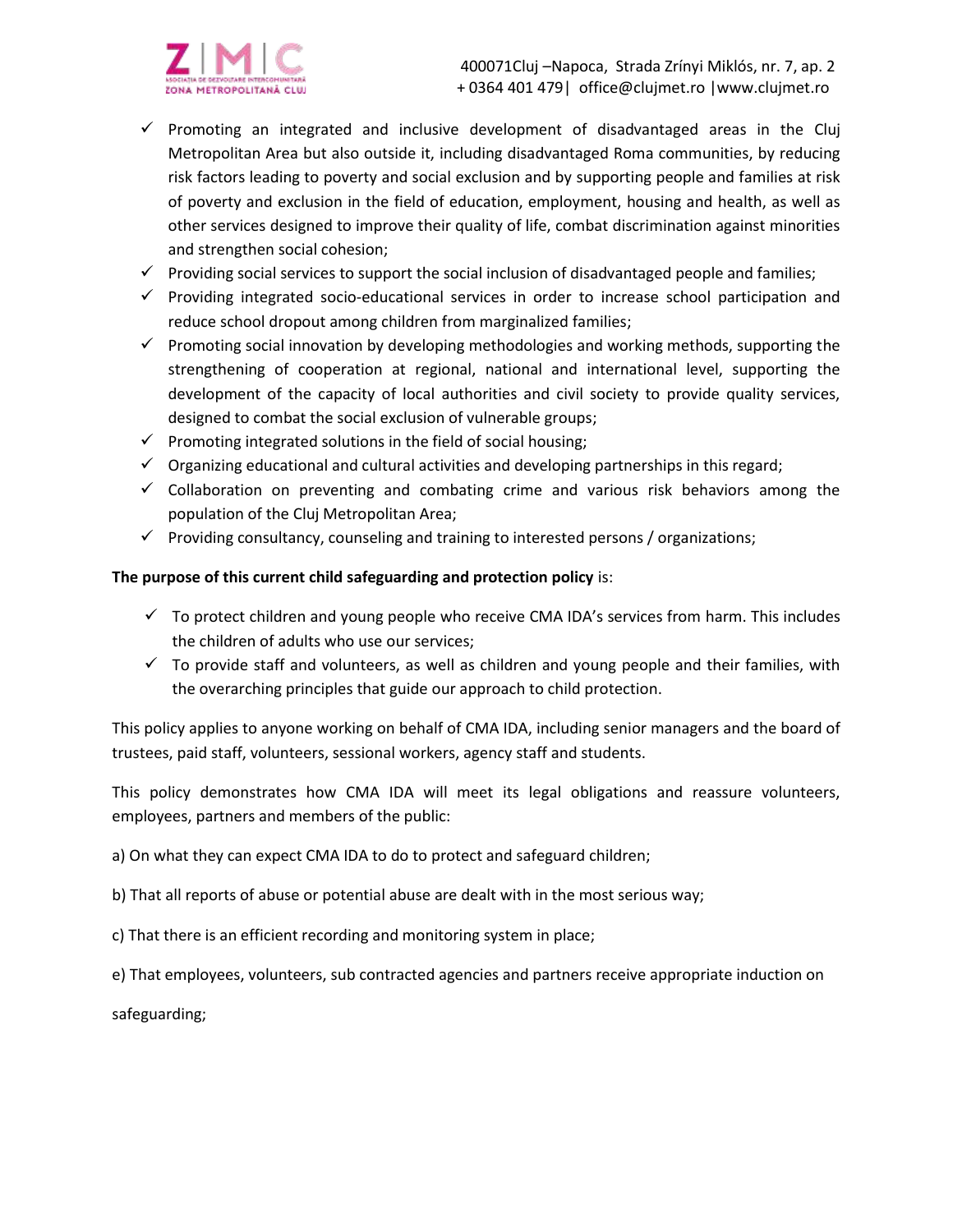

## **Legal framework**

This policy has been drawn up on the basis of legislation, policy and guidance that seeks to protect children in Romania.

#### **Supporting documents**

This policy statement should be read alongside our organisational policies, procedures, guidance and other related documents:

- Role description for the designated children safeguarding personnel;
- Dealing with disclosures and concerns about a child or young person;
- Managing allegations against staff and volunteers;
- Recording concerns and information sharing;
- Child protection records retention and storage;
- Code of conduct for staff and volunteers;
- Behavior codes for children and young people;
- Photography and sharing images guidance;
- Safer recruitment;
- Online safety ;
- Anti-bullying;
- Managing complaints;
- Whistleblowing;
- Health and safety;
- Induction, training, supervision and support;
- Adult to child supervision ratios.

## **We will seek to keep children and young people safe by**

- Valuing, listening to and respecting them;
- Appointing a nominated child safeguarding officer for children and young people;
- Adopting child protection and safeguarding best practice through our policies, procedures and code of conduct for staff and volunteers;
- Developing and implementing an effective online safety policy and related procedures;
- Providing effective management for staff and volunteers through supervision;
- Support, training and quality assurance measures so that all staff and volunteers know about and follow our policies, procedures and behaviour codes confidently and competently;
- Recruiting and selecting staff and volunteers safely, ensuring all necessary checks are made;
- Recording and storing and using information professionally and securely, in line with data protection legislation and guidance;
- Sharing information about safeguarding and good practice with children and their families via leaflets, posters, group work and one-to-one discussions;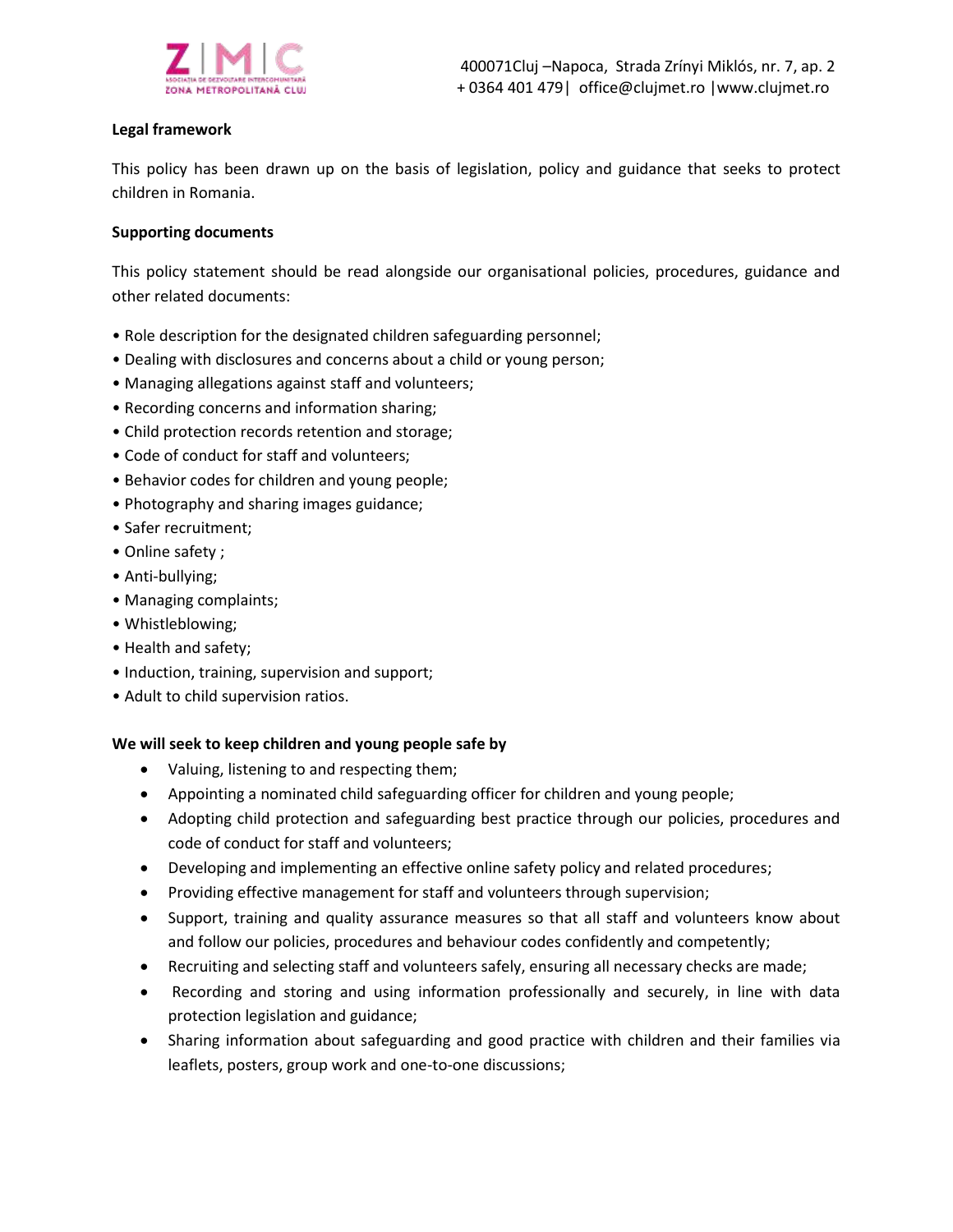

- Making sure that children, young people and their families know where to go for help if they have a concern;
- Using our safeguarding and child protection procedures to share concerns and relevant information with agencies who need to know, and involving children, young people, parents, families and care givers appropriately;
- Using our procedures to manage any allegations against staff and volunteers appropriately;
- Creating and maintaining an anti-bullying environment and ensuring that we have a policy and procedure to help us deal effectively with any bullying that does arise;
- Ensuring that we have effective complaints and whistleblowing measures in place;
- Ensuring that we provide a safe physical environment for our children, young people, staff and volunteers, by applying health and safety measures in accordance with the law and regulatory guidance;
- Building a safeguarding culture where staff and volunteers, children, young people and their families, treat each other with respect and are comfortable about sharing concerns.

## **Responsibilities**

## **All**

All employees, volunteers, consultants, agency staff, sub-contractors, partner organizations and visitors are obliged to follow this policy and maintain an environment that prevents exploitation and abuse and which encourages reporting of breaches of this policy using the appropriate procedures.

## **Managers**

Managers at all levels are responsible for ensuring employees, volunteers, consultants, visitors and partner organizations are aware of the policy and are supported to implement and work in accordance with it, as well as creating a management culture that encourages a focus on safeguarding. They must ensure that they are responsive, acting immediately if they become aware of any safeguarding concerns, and supportive towards employees or volunteers who complain about breaches in this policy.

## **Designated Safeguarding Officer**

Designated safeguarding officer is responsible for handling reports or concerns, about the protection of vulnerable people, appropriately and in accordance with the procedures that underpin this policy.

## **CMA IDA Executive Board**

The CMA IDA Executive Board is responsible for ensuring the effective implementation of this policy and associated procedures and ensuring that everyone linked with CMA IDA is equipped and supported to meet their responsibilities.

## **All people working with CMA IDA will:**

• Read, understand and adhere to the Safeguarding Policy and CMA IDA Code of Conduct Policy;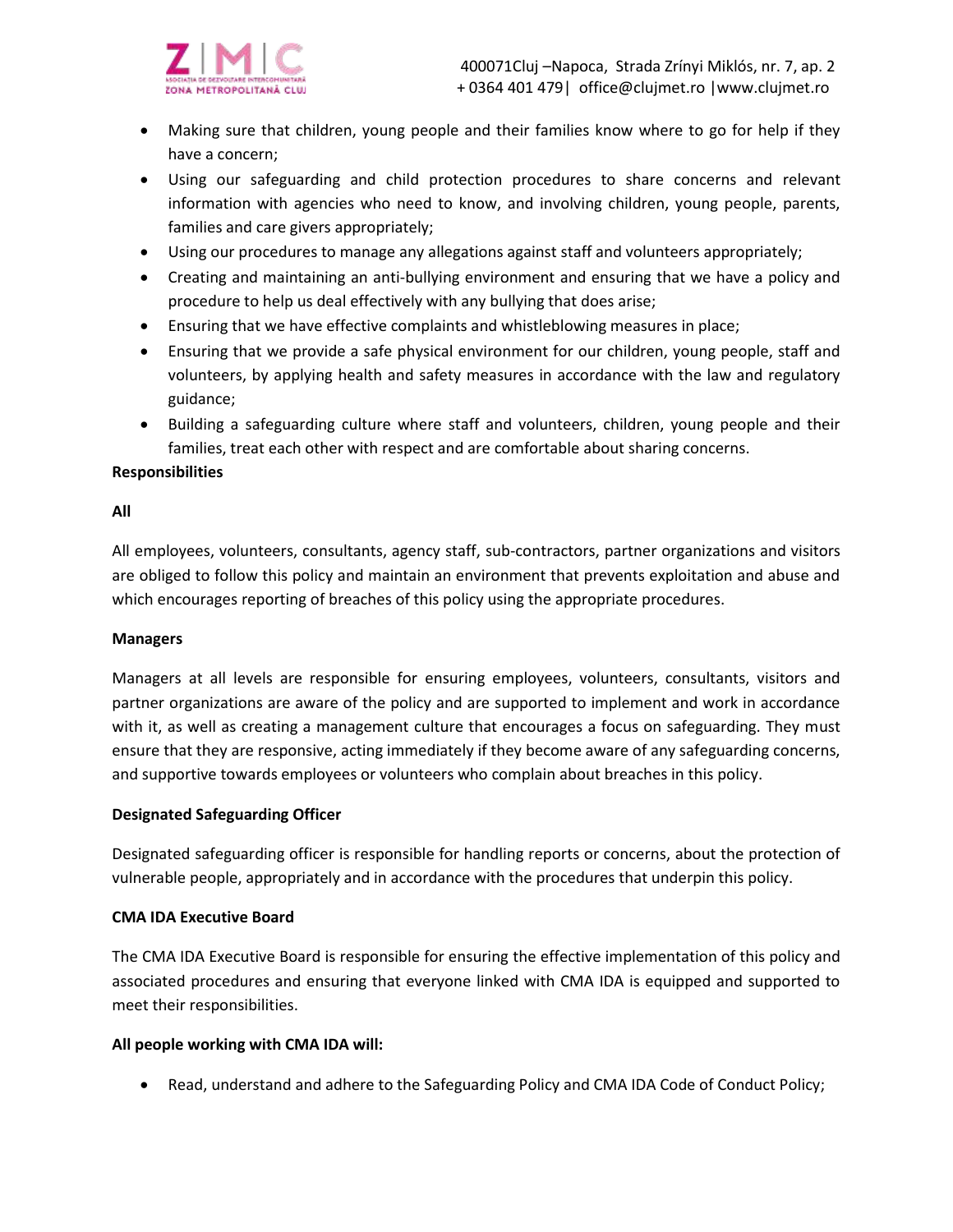

- Strive to promote a zero tolerance approach to discrimination, sexual harassment and abuse in all working environments;
- Strive to develop relationships with all stakeholders which are based on equality, trust, respect and honesty;
- Place the safety and welfare of children and vulnerable people above all other considerations;
- Report any concerns they may have about the welfare of a child or vulnerable person;
- Report any concerns they may have about the behaviour of a CMA IDA representative in relation to safeguarding;
- In a one-to-one situation with a child or young person, where privacy and confidentiality are important, try to make sure that another adult knows the contact is taking place and why. If possible ensure another adult is in sight and that the child or young person knows another adult is around;

## **All people working with CMA IDA will not**:

- $\checkmark$  Sexually harass, assault or abuse another person;
- $\checkmark$  Physically harass, assault or abuse another person;
- $\checkmark$  Emotionally abuse another person, such as engaging in behaviour intended to shame, humiliate, belittle or degrade;
- $\checkmark$  Condone, or participate in behavior which is abusive, discriminatory, illegal, or unsafe;
- $\checkmark$  Develop, encourage or fail to take action of relationships with children or other vulnerable people which could in any way be deemed sexual, exploitative or abusive;
- $\checkmark$  Act in ways that may be violent, inappropriate or sexually provocative;
- $\checkmark$  Agree with a child to keep a secret which has implications for their safety or the safety of other young people.

## **Recruitment and Selection:**

- Safe recruitment and vetting processes are followed for all volunteers, employees, consultants and partners;
- Where an employee, volunteer or partner is engaged in 'regulated activity' (direct work with vulnerable individuals), a criminal background check will be undertaken as part of the recruitment process.
- All CMA IDA employees and volunteers must sign and abide by this safeguarding policy and the Code of Conduct. The code sets out the standards of practice we expect of employees and volunteers - in terms professional competence, integrity, acting as a representative and in safeguarding - which support our vision, mission and values.

## **Induction and Support:**

**Advice, support and training on safeguarding will be provided to all employees and volunteers on:** 

- $\checkmark$  What they should do in the event of a disclosure;
- $\checkmark$  What to do if they have concerns about the welfare of a child;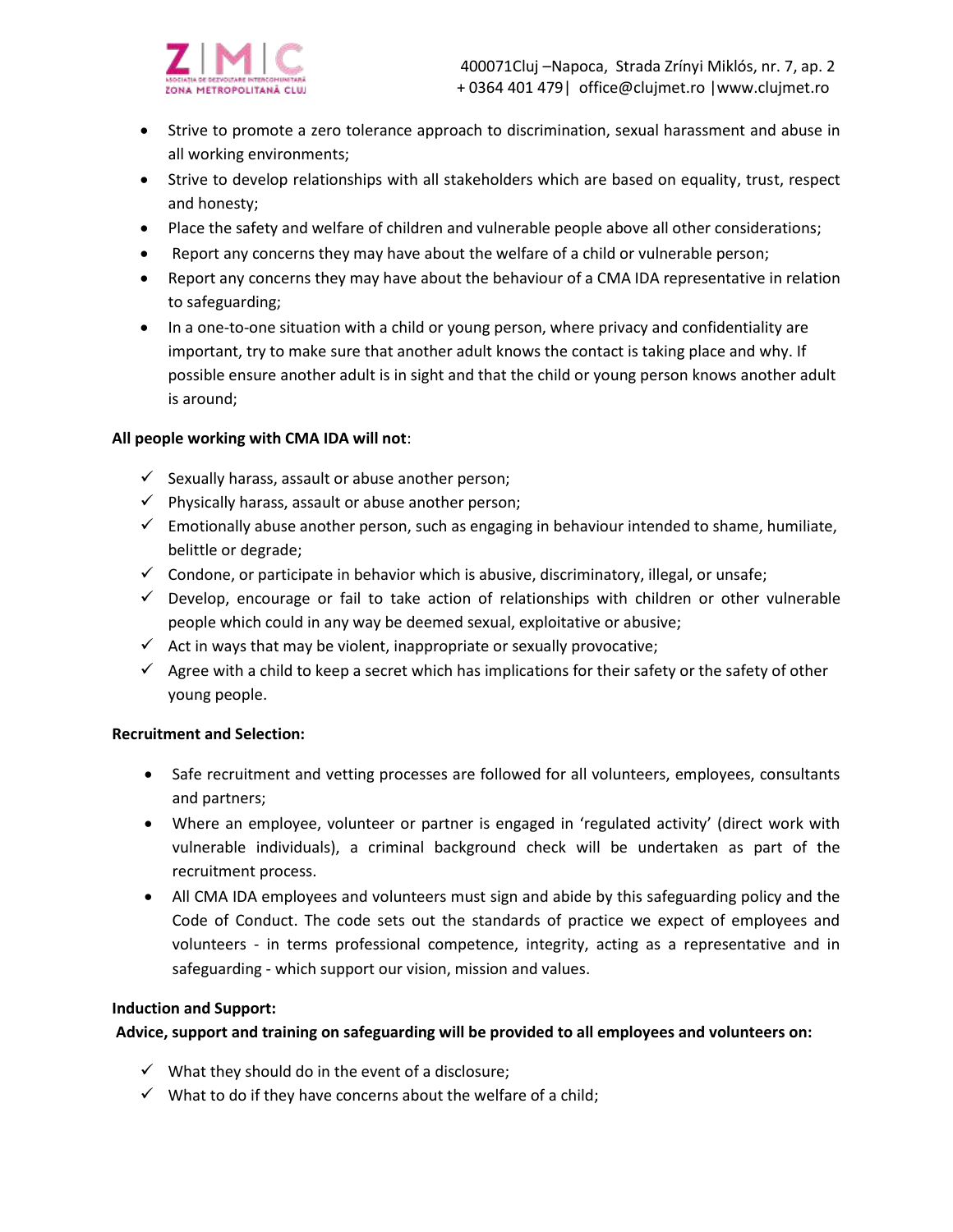

- $\checkmark$  How to recognise signs of abuse;
- ✓ What to do if they have concerns about a CMA IDA employee, volunteer, or employee of a partner organization;
- $\checkmark$  Where to go for advice and support within the organization;

#### **Data Protection**

We will ensure that personal information is kept confidential unless we have the agreement of the individual and/or their parent/guardian, except where it is necessary to pass this to a specialised child welfare or law enforcement agency in relation to a safeguarding incident.

#### **Minimum Standards**

Where employees or volunteers are contracted by other employers, or when working with partners, sub contracted agencies, CMA IDA will brief them on our safeguarding policy and ask for information on how the organisation works to protect vulnerable people and ensure that they meet our Safeguarding Standards.

#### **Social Media**

CMA IDA has a policy regarding the media and the use of actual names, images, including photographs and recordings. This should be applied in all situations. Specifically relating to protection of children, young people and vulnerable adults, we will:

- Use names and images of children, young people or vulnerable adults which are respectful and not expose them to further vulnerability;
- Reproduce images and use names of children only where we have the written permission of their parents / guardians using a consent form.
- Reproduce images and use names of young people and vulnerable adults only where we have their written permission or that of their parents/guardians, whichever is the most suitable.
- Make clear to vulnerable people and their families that agreement to providing information or images is not a condition of involvement in CMA IDA activities and programmes.

#### **Raising and responding to concerns**

CMA IDA places a mandatory obligation on all employees, volunteers, contractors and partners to report concerns, suspicions, allegations and incidents which indicate actual or potential abuse or exploitation vulnerable people or which suggests this policy may have in any other way been breached. It is not the responsibility ofthe employees to decide whether or not abuse has taken place, however, concerns should be raised with rhe manager, functional lead or a designated safeguarding officer who will initiate the procedure for dealing with suspected or actual incidents of abuse.

To ensure that all such situations are handled appropriately and effectively:

• Reports must be made, and decisions and actions taken;